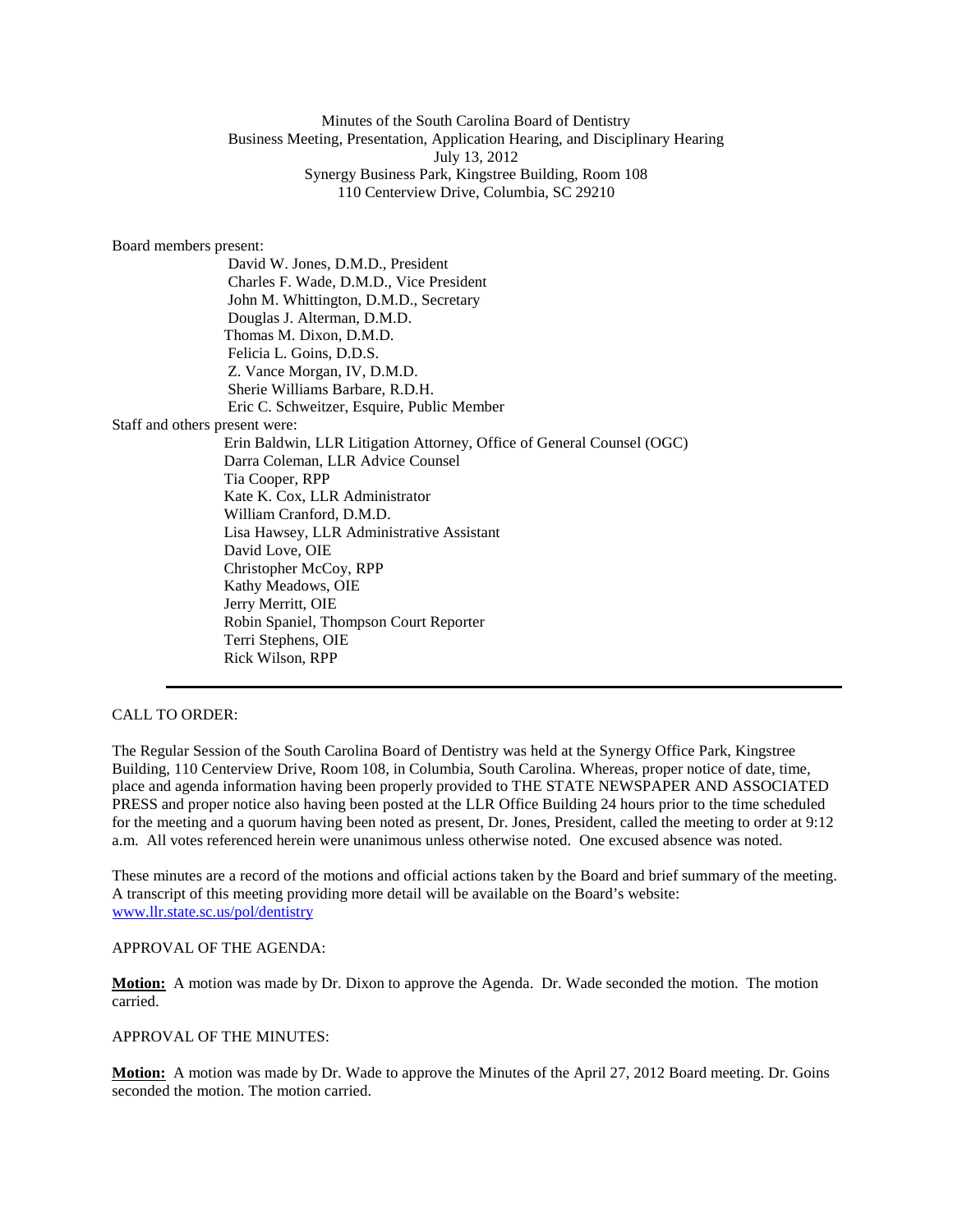BOARD MEETING MINUTES July 13, 2012 PAGE 2

### COMPLAINT PROCESS PRESENTATION:

Ms. Baldwin, Mr. Love, and Ms. Coleman reviewed the complaint process, as well as the Freedom of Information Act. Topics regarding sanctions, appeals, complainant and respondent, confidentiality, and taint of Board members were discussed. Questions were asked. Copies of the presentation were made available to all Board members electronically. One member of the IRC was in attendance for questions.

### DISCIPLINARY ISSUES REPORTS:

### Investigative Review Committee (IRC) Report:

The IRC report was presented by Mr. Love.

**Motion:** A motion was made by Dr. Wade to approve the IRC report authorizing twenty-three (23) dismissals, one (1) dismissal with a Cease and Desist, eight (8) authorizations for Formal Complaint, and five (5) letters of Caution to be issued. Dr. Whittington seconded the motion. The motion carried.

### OIE and OGC Management Reports:

The OIE and OGC Management Reports were presented and accepted as information.

REINSTATEMENT APPLICATION HEARING BY TELECONFERENCE: Elizabeth D. Hathcock, D.D.S.

An application hearing was held before the Board for Dr. Hathcock by agreed upon teleconference by all parties. Ms. Coleman advised the Board. Dr. Hathcock was not required to attend in person and she was not represented by counsel. A court reporter was present. The hearing commenced.

**Motion:** Dr. Whittington made a motion to reinstate Dr. Hathcock based on her application and statements. Dr. Goins seconded the motion. The motion carried.

DISCIPLINARY HEARING WITH CONSENT AGREEMENT: Jonathan G. Smith, D.M.D

A disciplinary hearing was held with a Consent Agreement presented by Ms. Baldwin. Ms. Coleman advised the Board. Dr. Smith was not required to attend and he was not represented by counsel. Mr. McCoy represented RPP. A court reporter was present. The hearing commenced.

**Motion:** Dr. Whittington made a motion to go accept the Consent Agreement. Dr. Alterman seconded the motion. The motion carried.

DISCIPLINARY HEARING WITH CONSENT AGREEMENT: James Bradley Wisner, D.M.D.

A disciplinary hearing was held with a Consent Agreement presented by Ms. Baldwin. Ms. Coleman advised the Board. Dr. Wisner was not required to attend and he was not represented by counsel. Ms. Cooper represented RPP. A court reporter was present. The hearing commenced.

**Motion:** Dr. Wade made a motion to go accept the Consent Agreement. Dr. Whittington seconded the motion. The motion carried.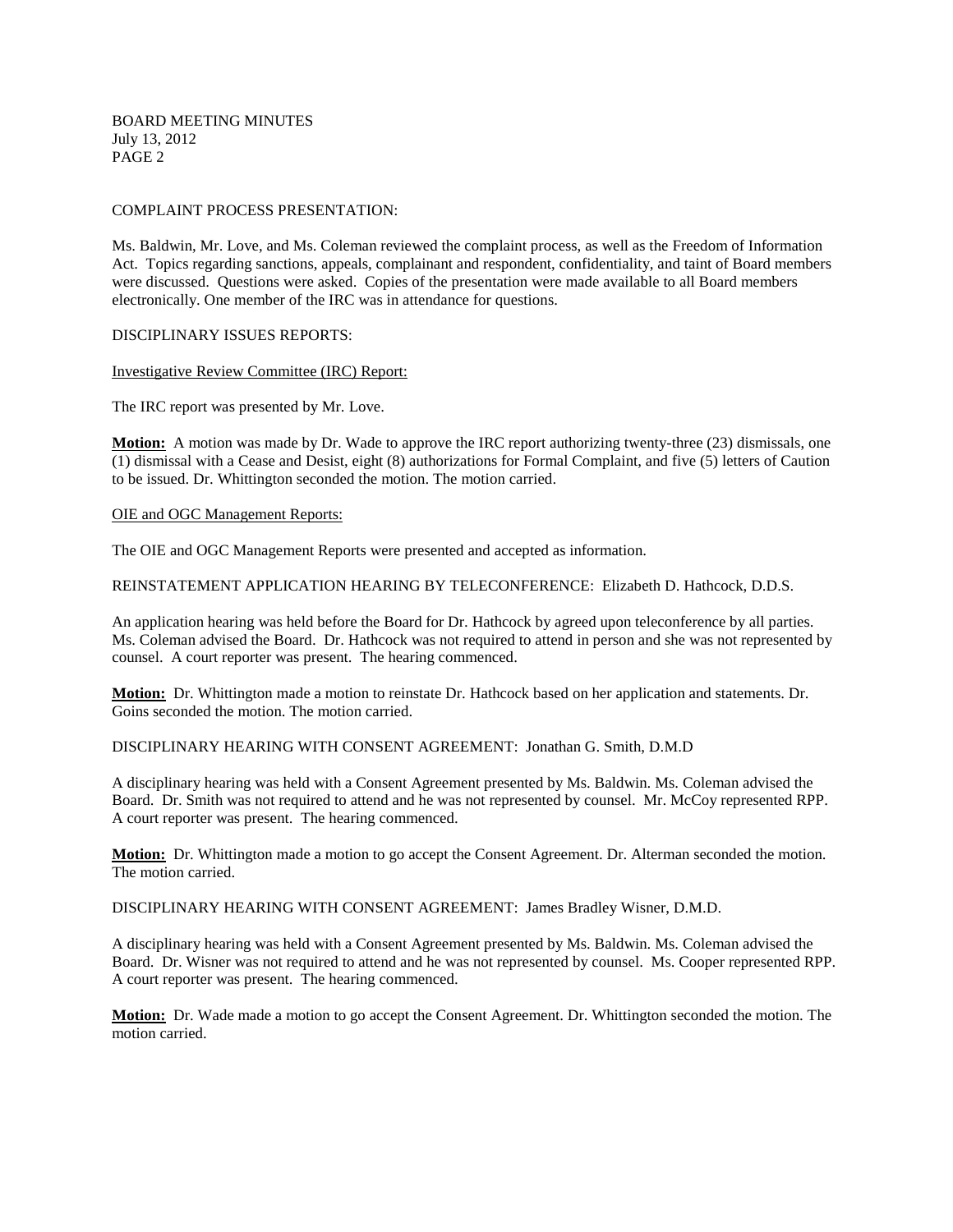### DISCIPLINARY HEARING WITH CONSENT AGREEMENT: Thomas Frank Figliorelli, D.M.D.

A disciplinary hearing was held with a Consent Agreement presented by Ms. Baldwin. Ms. Coleman advised the Board. Dr. Figliorelli was not required to attend and he was not represented by counsel. A Court reporter was present.

**Motion:** Dr. Alterman made a motion to accept the Consent Agreement. Dr. Goins seconded the motion. The motion carried.

## DISCIPLINARY MATTER WITH AGREEMENT OF VOLUNTARY SURRERNDER: Ralph E. Rivers, D.M.D.

A voluntary surrender of the license of Ralph E. Rivers, D.M.D. was presented by Ms. Baldwin. Dr. Rivers was not required to attend and he was not represented by counsel. A Court reporter was present.

**Motion:** Dr. Dixon made a motion to accept the Voluntary Surrender Agreement. Dr. Alterman seconded the motion. The motion carried.

### ADMINISTRATIVE REPORTS:

### Administrative Report:

The Administrative Report was given by Mrs. Cox to include: the staffing report for the Board; the introduction of Lisa Hawsey as administrative assistant for the Board; the statistical report on number of licensees and licensing actions; the biennial renewal notification to begin in mid October; the passage of the "Clean-up" Bill 4232 ; the passage of District 7 legislation and board membership totals; Specialty Exams announced for July 20, 2012; travel approval for Dr. Goins to attend AADB; the offering of the Insurance Reserve Fund (IRF ) class; and monitoring of the status of investigations. Ms. Cox also reviewed the approval of nitrous oxide classes by Georgetown Horry Technical College, as well as continued approval, for Aiken Tech and Midlands Tech. The next meeting date was given as Octoer12, 2012. District elections were discussed.

Make-up exams for nitrous oxide were discussed and efficient use of staff time. Timeframes on processing applications and having a license issued were discussed. It was reported that the Board has two fulltime staff people and a shared administrator for over 10,600 credentials plus applicants; and that work flow is discussed and reviewed for highest efficiency.

### Financial Report:

Financial Report of the Board was given as information by Mrs. Cox.

### UNFINISHED BUSINESS:

### Anesthesia and Sedation Committee Update Report:

Dr. Wade reported on the Committee's initial findings and the draft report. Discussion followed on many points to include evaluating offices, putting together evaluation teams, designing forms to be used, checking other states' procedures, and reviewing Board of Dentistry laws on anesthesia and sedation.